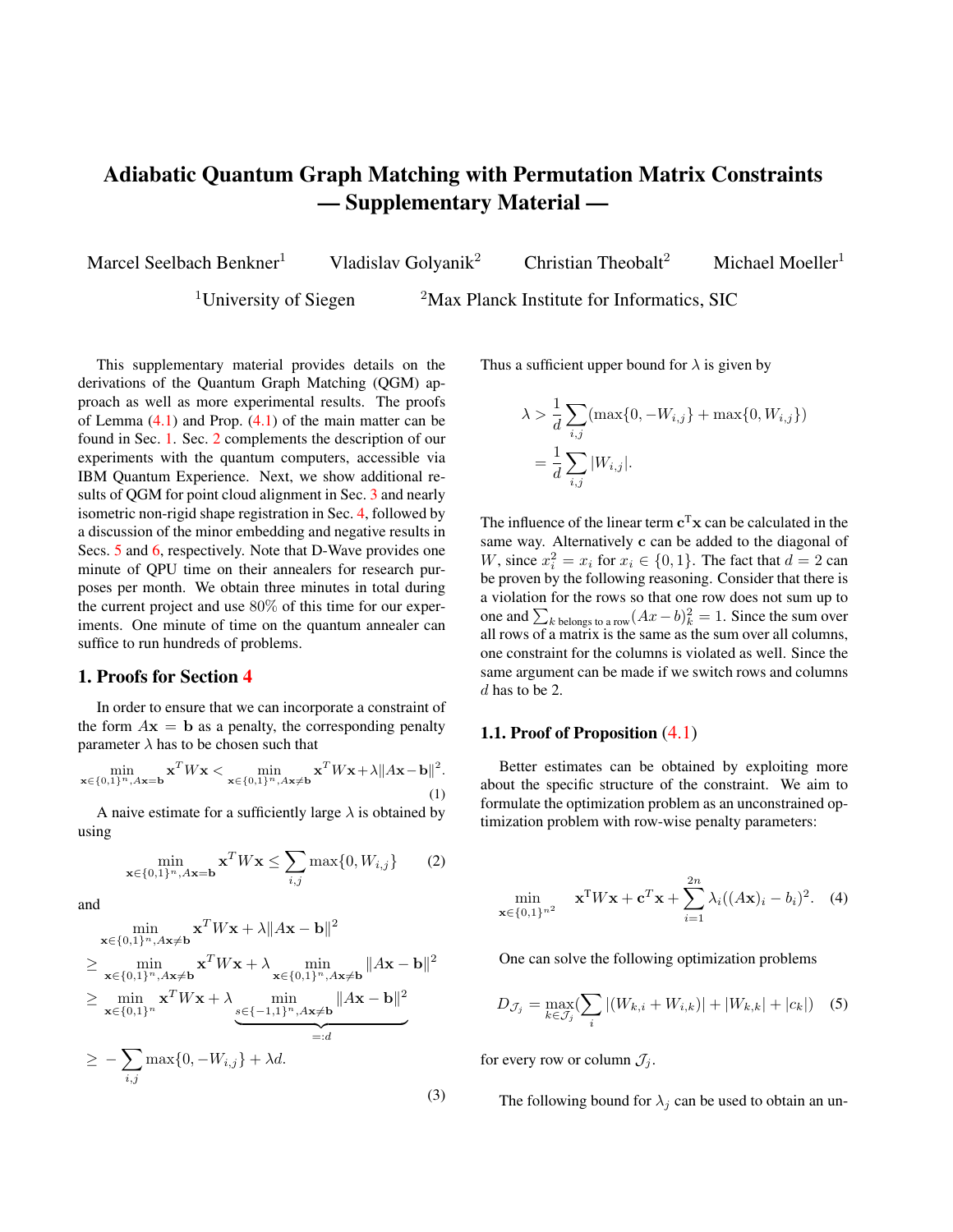constrained optimization problem as in (4):

$$
\lambda_j = \max_{k \in \mathcal{J}_j} \left( \sum_i |(W_{k,i} + W_{i,k})| + |W_{k,k}| + |c_k| \right) \tag{6}
$$

$$
+\frac{1}{2}(\max_{k}\sum_{i} |(W_{k,i} + W_{i,k})| + |W_{k,k}| + |c_k|) \quad (7)
$$

$$
=D_{\mathcal{J}_j} + \frac{1}{2}D_{\{1,\dots,n^2\}}\tag{8}
$$

*Proof.* Let x be an arbitrary element in  $\{0, 1\}^{n^2}$ . We want to show that for the above choice of  $\lambda_i$ 

$$
\exists \mathbf{p} \in \text{vec}(\mathbb{P}_n) : \mathbf{p}^{\text{T}} W \mathbf{p} + \mathbf{c}^T \mathbf{p}
$$
 (9)

$$
\leq \mathbf{x}^{\mathrm{T}} W \mathbf{x} + \mathbf{c}^T \mathbf{x} + \sum_{i=1}^{2n} \lambda_i ((A\mathbf{x})_i - b_i)^2 \qquad (10)
$$

For the matrix X, which fulfills  $x = \text{vec}(X)$ , we can construct sets with the property:

$$
(i,j) \in I \Rightarrow X_{i,j} = 1 \quad \land \quad \forall k \in \{1, ..., n\} \setminus \{j\}(i,k) \notin I
$$

$$
\land \quad \forall k \in \{1, ..., n\} \setminus \{j\}(k,j) \notin I,
$$

$$
(11)
$$

We name one of these sets that has the maximal possible number of elements  $I_{\text{max}}$ . The permutation matrix  $P$  with  $p = \text{vec}(P)$  that we want to construct can be any permutation with ones placed at the positions in  $I_{\text{max}}$ . We can get from  $X$  to  $P$  by first erasing all ones that are not in the positions  $I_{\text{max}}$  and then adding  $n - |I_{\text{max}}|$  ones.

Consider the set of matrices  $(X^{(k)})_{0 \le k \le H}$  with:

$$
X^{(0)} = X
$$
  
\n
$$
X^{(H)} = P
$$
  
\n
$$
||X^{(k)} - X^{(k-1)}|| = 1
$$
\n(12)

These matrices can be constructed if we start from P and erase successively all ones that are not in  $I_{\text{max}}$ . After that we can insert ones that have an index in common with an element in  $I_{\text{max}}$ . This set we call  $B$ .

Inserting or erasing a one at the j-th column yields maximally to an energy difference of

$$
D_{\mathcal{C}_j} = \max_{k \in \mathcal{C}_j} \left( \sum_i |(W_{k,i} + W_{i,k})| + |W_{k,k}| + |c_k| \right), \tag{13}
$$

where  $C_j$  describe the indizes that belong to the j-th collumn and analogously  $\mathcal{R}_j$  describe the indizes that belong to the j-th row. We define  $f$  as:

$$
f(Y) = \mathbf{y}^{\mathrm{T}} W \mathbf{y} + \mathbf{c}^T \mathbf{y}
$$
 (14)

with  $y = \text{vec}(Y)$ . To prove (10) we use the principle of a

telescope sum:

$$
f(P) - f(X)
$$
  
\n
$$
= \sum_{k=0}^{H-1} f(X^{(k+1)}) - f(X^{(k)}) \le \sum_{k=0}^{H-1} \left| f(X^{(k+1)}) - f(X^{(k)}) \right|
$$
  
\n
$$
= \sum_{\{k \in \{0, ..., H-1\} \mid \text{pos}(X^{(k+1)} - X^{(k)}) \in B\}} \left| f(X^{(k+1)}) - f(X^{(k)}) \right|
$$
  
\n
$$
+ \sum_{\{k \in \{0, ..., H-1\} \mid \text{pos}(X^{(k+1)} - X^{(k)}) \notin B\}} \left| f(X^{(k+1)}) - f(X^{(k)}) \right|
$$
\n(15)

For the second sum we want to use:

$$
\left| f(X^{(k+1)}) - f(X^{(k)}) \right| \le D_{\{1,\dots,n^2\}} \tag{16}
$$

In the first sum we can make use of the specific column or row and use  $D_{\mathcal{J}_j}$ . This yields the following ansatz for  $\lambda_{\mathcal{R}_j}$ , which is the  $\lambda_k$  that belongs to the j-th row:

$$
\lambda_{\mathcal{R}_j} = \alpha D_{\mathcal{R}_j} + \beta D_{\{1,\dots,n^2\}}.\tag{17}
$$

To obtain the constant  $\beta$  we have to calculate the right side of the inequality:

$$
\beta \ge \max_{\{\mathbf{x} \in \{0,1\}^{n^2} \mid A\mathbf{x} \neq \mathbf{b}\}} \frac{|n - I_{\text{max}}|}{\sum_j |A\mathbf{x}_j - b_j|}.
$$
 (18)

If we have a row, where no element of  $I_{\text{max}}$  is present, there can be other ones placed there that share a column with a position in  $I_{\text{max}}$ . If there is no one in that column, then  $|A\mathbf{x}_j - b_j| \neq 0$  for the corresponding j. If there are ones then  $\sum_j |A\mathbf{x}_j - b_j|$  also increases, since the ones are in places, where they share a column with a position in  $I_{\text{max}}$ . This yields to the inequality:

$$
\beta \ge \max_{\{\mathbf{x} \in \{0,1\}^{n^2} | A\mathbf{x} \neq \mathbf{b}\}} \frac{|n - I_{\text{max}}|}{2 \cdot |n - I_{\text{max}}|} = \frac{1}{2}.
$$
 (19)

To get an estimate for  $\alpha$  we now consider a row that contains an element of  $I_{\text{max}}$ . In the case, that there is only a single one we do not have to delete other ones. Every additional one increases  $|A\mathbf{x}_j - b_j|$  also by one. Therefore:

$$
\alpha \geq \max_{j,\mathbf{x} \in \{0,1\}^{n^2} | (A\mathbf{x})_j \neq b_j} \quad \max_{\mathcal{J}_j \cap \text{vec}(I_{\text{max}}) \neq \varnothing} \frac{|\text{vec}(B \setminus I_{\text{max}}) \cap \mathcal{J}_j|}{|(A\mathbf{x})_j - b_j|} = 1.
$$

## 1.2. Proofs of Lemma  $(4.1)$  and Proposition  $(4.2)$

#### 1.2.1 Proof of Lemma (4.1)

*Proof.* We express the set of permutation matrices in terms of the coefficients  $x_{i,j}$ :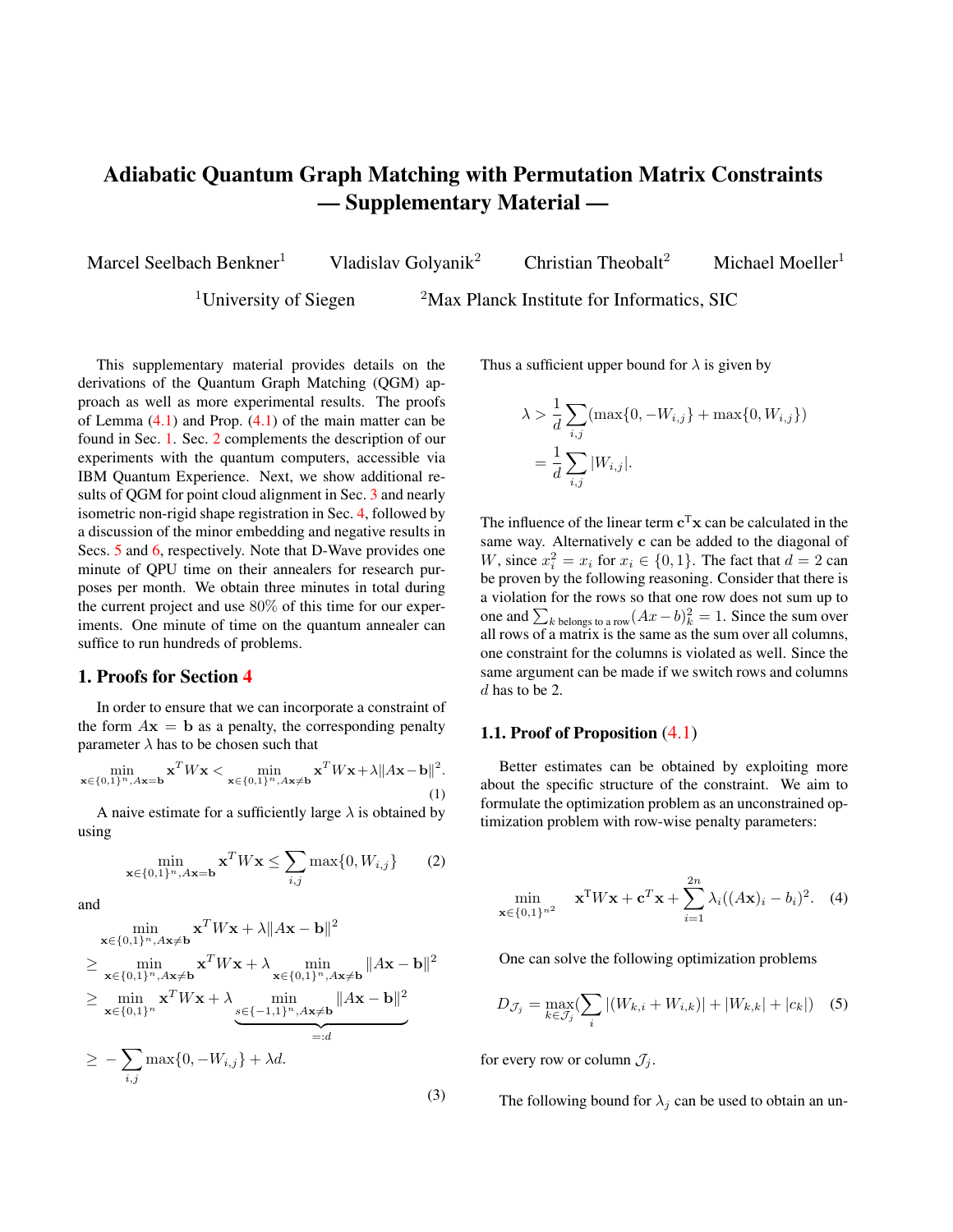$$
\mathbb{P}_{n} = \{X \in \mathbb{R}^{n \times n} | \forall i, j \in \{1, ..., n\} x_{i,j} \in \{0, 1\}
$$
\n
$$
\forall j \in \{1, ..., n\} \sum_{i=1}^{n} x_{i,j} = \sum_{i=1}^{n} x_{j,i} = 1\}
$$
\n
$$
= \left\{ \begin{pmatrix} 1 - \sum_{i=2}^{n} x_{1,i} & 1 - \sum_{i=2}^{n} x_{2,i} & \dots & 1 - \sum_{i=2}^{n} x_{n,i} \\ x_{2,1} & x_{2,2} & \dots & x_{2,n} \\ \vdots & \vdots & \ddots & \vdots \\ x_{n,1} & x_{n,2} & \dots & x_{n,n} \end{pmatrix} \right\}
$$
\n
$$
\in \mathbb{R}^{n \times n} | \forall i \in \{2, ..., n\}, j \in \{1, ..., n\} x_{i,j} \in \{0, 1\}
$$
\n
$$
\forall j \in \{1, ..., n\} \sum_{i=1}^{n} x_{j,i} = 1 \land \sum_{i=2}^{n} x_{i,j} \le 1\}
$$
\n
$$
= \left\{ \begin{pmatrix} 1 - \sum_{i=2}^{n} x_{1,i} & 1 - \sum_{i=2}^{n} x_{2,i} & \dots & 1 - \sum_{i=2}^{n} x_{n,i} \\ 1 - \sum_{i=2}^{n} x_{2,i} & x_{2,2} & \dots & x_{2,n} \\ \vdots & \vdots & \ddots & \vdots \\ 1 - \sum_{i=2}^{n} x_{n,i} & x_{n,2} & \dots & x_{n,n} \end{pmatrix} \right\}
$$
\n
$$
\in \mathbb{R}^{n \times n} | \forall i \in \{2, ..., n\}, j \in \{1, ..., n\} x_{i,j} \in \{0, 1\}
$$
\n
$$
\forall j \in \{1, ..., n\} \sum_{i=1}^{n} x_{j,i} = 1 \land \sum_{i=2}^{n} x_{i,j} \le 1\}
$$
\n
$$
= \left\{ \begin{pmatrix} 1 - (n - 1) + \sum_{i=2}^{n} x_{i,i} & 1 - \sum_{i=2}^{n} x_{2,i} & \dots & 1 - \
$$

$$
= \left\{ \begin{pmatrix} 2-n + \sum_{i,j=2}^{n} x_{i,j} & 1 - \sum_{i=2}^{n} x_{2,i} & \dots & 1 - \sum_{i=2}^{n} x_{n,i} \\ 1 - \sum_{i=2}^{n} x_{2,i} & x_{2,2} & \dots & x_{2,n} \\ \vdots & \vdots & \ddots & \vdots \\ 1 - \sum_{i=2}^{n} x_{n,i} & x_{n,2} & \dots & x_{n,n} \end{pmatrix} \right\}
$$
  

$$
\in \mathbb{R}^{n \times n} | \forall i \in \{2, ..., n\}, j \in \{2, ..., n\} \ x_{i,j} \in \{0, 1\}
$$
  

$$
\sum_{i,j=2}^{n} x_{i,j} \in \{n-2, n-1\} \ \forall j \in \{2, ..., n\} \sum_{i=2}^{n} x_{j,i} \le 1 \land \sum_{i=2}^{n} x_{i,j} \le 1 \right\}
$$
  

$$
= \left\{ \begin{pmatrix} 2-n + \sum_{i,j=2}^{n} x_{i,j} & 1 - \sum_{i=2}^{n} x_{2,i} & \dots & 1 - \sum_{i=2}^{n} x_{n,i} \\ 1 - \sum_{i=2}^{n} x_{2,i} & x_{2,2} & \dots & x_{2,n} \\ \vdots & \vdots & \ddots & \vdots \\ 1 - \sum_{i=2}^{n} x_{n,i} & x_{n,2} & \dots & x_{n,n} \end{pmatrix} \right\}
$$
  

$$
\in \mathbb{R}^{n \times n} | \forall i \in \{2, ..., n\}, j \in \{2, ..., n\} \ x_{i,j} \in \{0, 1\}
$$

$$
\sum_{i,j=2}^{n} x_{i,j} \in \{n-2, n-1\} \,\forall j, i, k \in \{2, ..., n\} \quad i \neq k
$$
  

$$
x_{j,i} x_{j,k} = 0 \land x_{i,j} x_{k,j} = 0 \}
$$

#### 1.2.2 Proof of Proposition (4.2)

We want to find sufficient lower bounds for  $\lambda_1^j$  and  $\lambda_2$  in

$$
\min_{\mathbf{x}\in\{0,1\}^{(n-1)}} \mathbf{x}^{\mathrm{T}}\tilde{W}\mathbf{x} + \tilde{c}^T\mathbf{x} +
$$
\n
$$
\sum_{j=1}^{2(n-1)} \lambda_1^j \left(\sum_{k\in\mathcal{J}_j} x_k\right) \left(\sum_{k\in\mathcal{J}_j} x_k - 1\right)
$$
\n
$$
+ \lambda_2 \left(\sum_{i=1}^{(n-1)^2} x_i - (n-1)\right) \left(\sum_{i=1}^{(n-1)^2} x_i - (n-2)\right),
$$
\n(21)

so that it coincides with the constrained optimization problem. We make the following ansatz for the  $\lambda_2$  parameter:

$$
\lambda_2 = \frac{1}{2} D_{\{1,\dots,(n-1)^2\}} \tag{22}
$$

Since the function

$$
\left(\sum_{i=1}^{(n-1)^2} x_i - (n-1)\right) \left(\sum_{i=1}^{(n-1)^2} x_i - (n-2)\right) \tag{23}
$$

increases faster than  $2 \cdot H$ , when H is the number of entries that need to be switched in order to have  $n - 1$ - or  $n - 2$ many entries equal to 1.

This choice for  $\lambda_2$  allows us to only investigate the case, where we have  $n - 1$  or n ones placed anywhere. Similar to the prior proof we ask, what the worst ratio between ones we have to insert anywhere and ones we have to insert or delete in a particular column is. It can be easily seen that in the worst case scenario all ones are in one column or row. Therefore the ratio is one half. This shows that we can choose:

$$
\lambda_1^j = \frac{1}{2} D_{\mathcal{J}_j} + \frac{1}{2} D_{\{1,\dots,(n-1)^2\}} \tag{24}
$$

 $\Box$ 

# 2. Experiments on IBM Burlington

 $\setminus$  $\Big\}$ Several of our experiments are conducted on the IBM five qubits in Burlington [1], which is accessible per cloud. In contrast to D-Wave quantum annealers, the circuit-model is used for the design of this quantum computer. From a purely theoretical perspective there is some equivalence [3] between adiabatic quantum computing and quantum computing with the circuit model, though due to the technical challenges, significant differences remain in practice. One way to execute a time-dependent Hamiltonian  $H(t)$  $(6)$  on the IBM machine is to approximate it with L constant Hamiltonians. The Hamiltonians, which are constant in time, can be decomposed and expressed with quantum gates via *trotterization* [7].

 $\Box$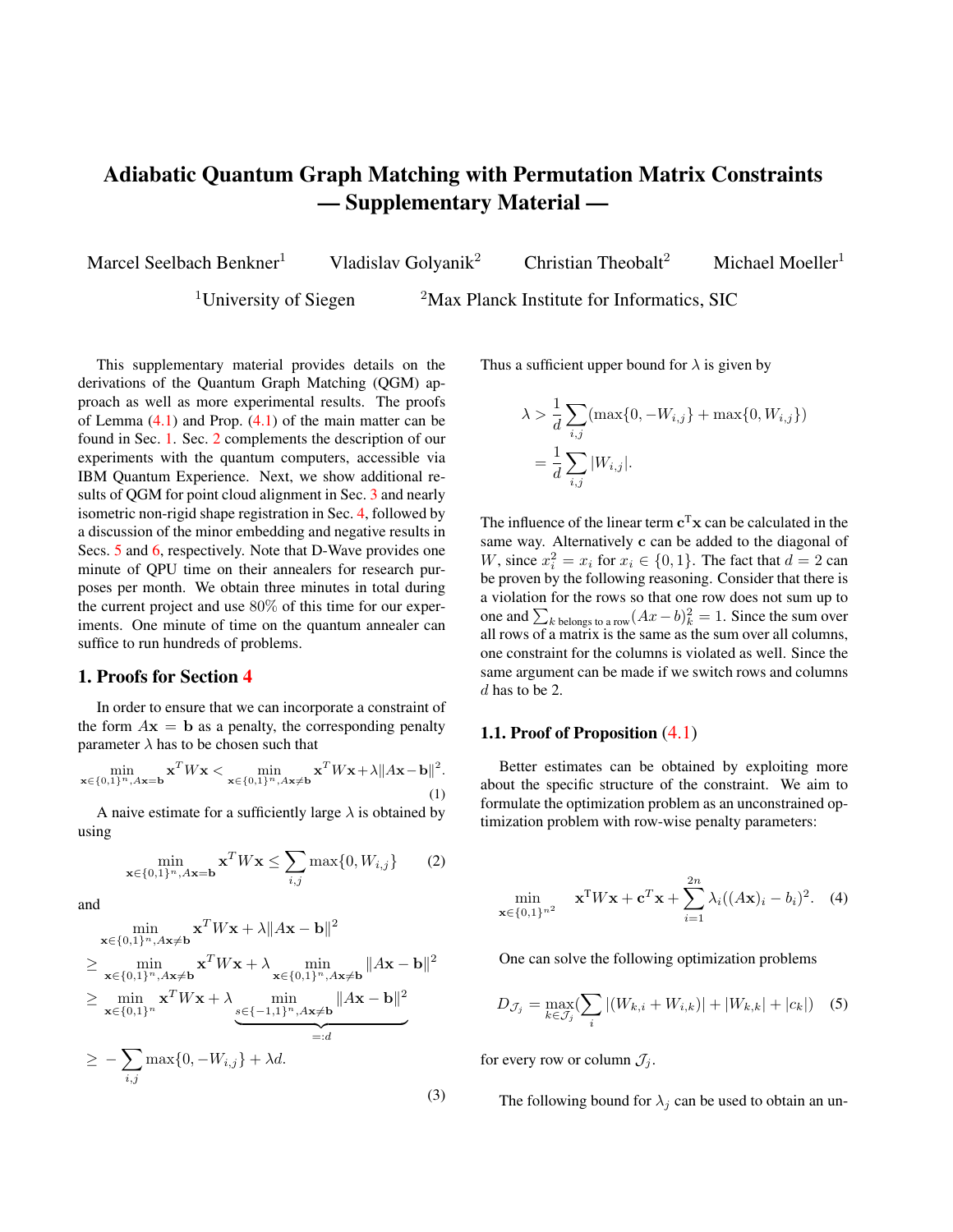More specifically, choosing the value of the parameter  $L$ in the piecewise constant approximation of the Hamiltonian is crucial as we loose the (pseudo-)adiabacity for small  $L$ , but – as each gate has a certain chance of introducing an error and a long execution time of the circuit makes errors due to decoherence more probable  $-$  large  $L$  are also prone to fail.

Because of the above-mentioned reasons, we are able to perform the adiabatic evolution for only two qubits on the 5 qubit processor until now. Fortunately, using the trick from Sec. 4.3, we can optimise over the  $2 \times 2$  permutation matrices. In our experiment, we performed 50 time steps. We choose the evolution time 0.1 and use Suzuki expansion of order 2, similar to Kraus *et al.* [5]. The matrix W and the vector  $c$  were generated randomly for every of the 20 iterations. Every circuit was executed 8192 times, which is the maximal amount. An exemplary result of an execution is summarized in the histogram in Fig. 1. Although we obtain slightly different distributions each time, the highest peak always coincides with the second column of the optimal permutation, which is  $|01\rangle$  here.



Figure 1: QGM execution histogram over 8192 runs using trotterization on a five qubit processor from IBM Quantum Experience. The states  $|00\rangle$  and  $|11\rangle$  are suppressed, because of the proposed regularization terms, *i.e.,* since these states violate that the sum of all elements in a column of a permutation matrix equals to 1.

The recent publication [4] about adiabatic quantum computing on machines from IBM Quantum Experience proposes catalyst Hamiltonian, which could improve the results in future and make it possible to succeed in higher dimensions.

# 3. Point Cloud Matching Example

To illustrate another application of the studied matching problems, we consider the registration of two 3D point clouds by finding correspondences of four pre-selected points in each scene as illustrated in Fig. 2. While this preselection is, of course, a very challenging part of the overall solution, our main goal is to illustrate the solution of a (low dimensional) matching problem via quantum computing – possibly as the solution to a subproblem in an iterative registration algorithm.

To set up the matching problem, we select four arbitrary points in one scene and use the ground truth transformation between the two frames to identify the corresponding points in the other scene. We then set up a matching problem with costs as in (17) by simply using Euclidean distances between the points.

The histogram of energies obtained by all three quantum graph matching formulations over 500 anneals is shown in Fig. 3. The top row illustrates the overall histogram with strong peaks at low energies. As these peaks correspond to permutation matrices, we can conclude that all penalty terms were successful in strongly promoting permutations, with the inserted formulation yielding the best results. Zooming into the leftmost peak (illustrated in the bottom row of Fig. 3), however, reveals that none of the three formulations was successful in consistently predicting the global optimum among the permutation matrices. Considering the probabilities of less than  $1\%$  for the row-wise and baseline, and about 5.5% for the inserted formulations to predict the ground truth solution, one must conclude that all algorithms do not provide significantly better solutions than random guessing (which has a success probability of 4.17\% for  $n = 4$ ).

In summary, this experiment underlines the great difficulty current quantum hardware still has with problem instances of  $n = 4$ , *i.e.*, looking for the values of the best 16 qubits that are constrained to representing a permutation matrix. The performance of our three QUBO formulations on this problem can be seen in Fig. 3.

## 4. Near-Isometric Matching

Fig. 4 shows an example of a matching problem between two shapes that are only approximately related by an isometry, *i.e.,* matching a wolf to a cat in this particular instance. Still modelling the problem as an isometric deformation using costs determined by (17) yields an instance, where the true matching still is the global optimum of the quadratic assignment problem, but where wrong permutations have considerably more similar energies than in the point cloud and isometric shape matching examples.

The success probabilities for the *inserted*, the *baseline* and the *row-wise* QGM variants are 3.8%, 4% and 9.2%, respectively. As we can see in Fig. 5, the energy landscape has a wide range and the energy values corresponding to permutations are closer to each other compared to the case when the isometry assumption is strictly fulfilled. If one looks at the histograms with only permutations, only the *row-wise* QGM shows some trend towards the permutation with the lowest energy. Although its success probability is more than twice as good as random guessing, such a factor to random guessing would still not be sufficient to scale such an algorithm to large  $n$ .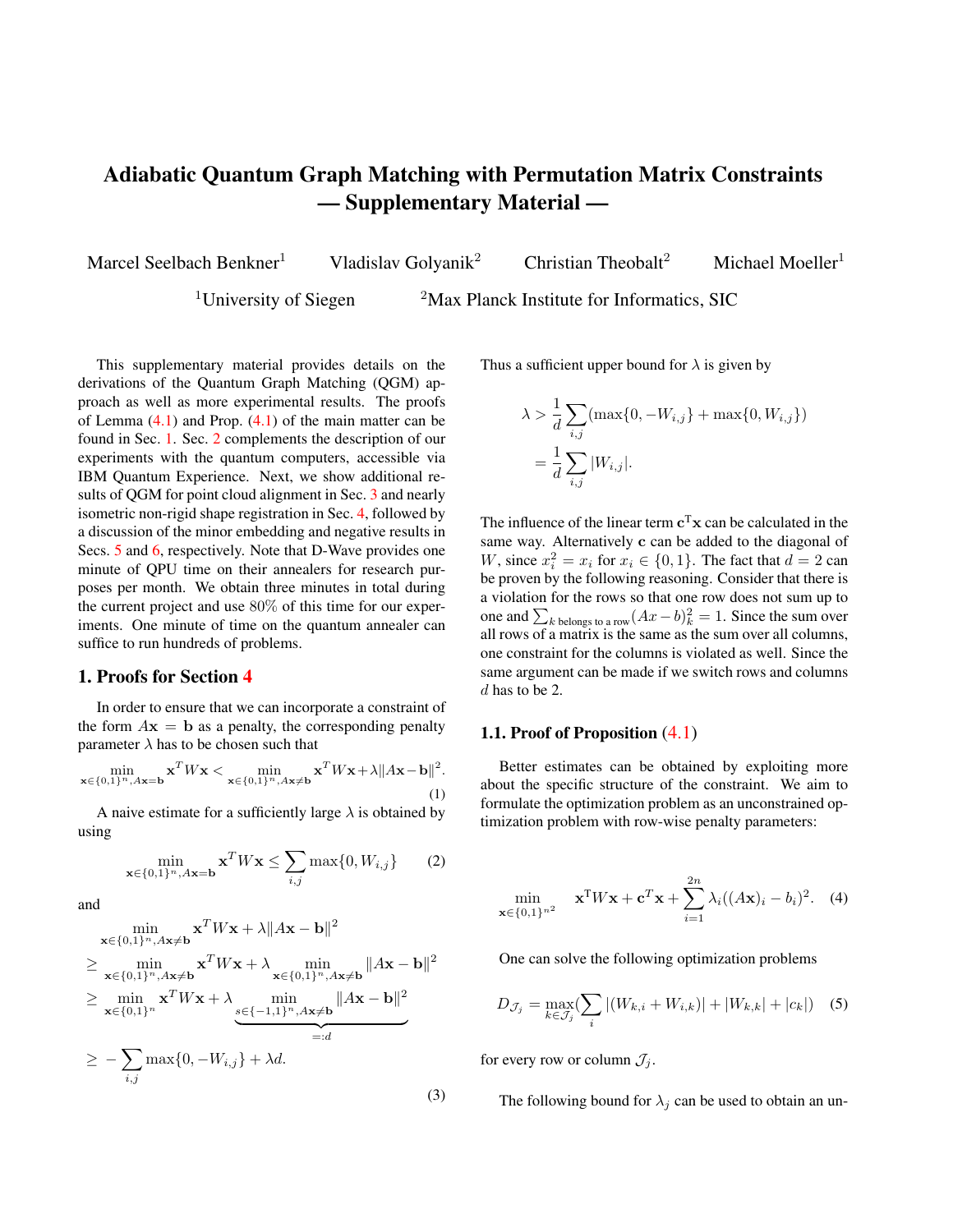

Figure 2: Illustrating the correct matching between four selected keypoints in two frames of the 7-Scenes 'Redkitchen' dataset, as provided at <https://3dmatch.cs.princeton.edu/>

# 5. Embedding to the Chimera Graph

The embeddings to the Chimera graph for different dimensions with the row-wise formulation can be seen in Fig. 6. While the number of logical qubits grows quadratically with  $n$ , the number of physical qubits required to embed those to the Chimera graph grows as  $n^4$ . For  $n = 2$ , the length of the longest chain is two physical qubits. For  $n = 3$  and  $n = 4$ , the chain length does not exceed four and six, respectively.

#### 6. Discussion of Negative Results

Since physical quantum computing is an emerging technology, reporting and discussing negative results on the early stage is of high relevance for the community. Insights of this section can help in choosing a promising direction for improvements and future research.

As discussed in section 5.2 we claim that the failure to provide the ground state with more probability than random guessing is due to the experimental errors in the coupling parameters. To back this up we provide the smallest and largest values of couplings and biases of the regularization and data term in table 1.

The couplings and the biases are scaled, so that they fit the feasible region of the annealer.  $Q_{\text{reg}}$ ,  $q_{\text{reg}}$  do yield constant energies for all permutations and therefore  $Q_{\text{prob}}$ ,  $q_{\text{prob}}$ contains the information, which permutation is optimal. The sum are the real, physical couplings

$$
Q = Q_{\text{reg}} + Q_{\text{prob}}
$$

Table 1: Illustrating the range of values arising from the penalty to constrain each formulation to permutation matrices ( $Q_{reg}$  \* and  $q_{reg}$  \*) and from the actual problem costs  $(Q_{prob} * and q_{prob} *).$  As we can see the constraints contribute more to the quadratic coupling matrix by a factor of around 6 for the inserted, 13 for the row-wise, and almost 55 for the baseline.

|                      | Row-wise | Inserted | <b>Baseline</b> |
|----------------------|----------|----------|-----------------|
| $Q_{\rm max}$        | $-0.887$ | $-0.987$ | $-0.973$        |
| $Q_{\rm min}$        | $-1.037$ | $-1.295$ | $-1.009$        |
| $q_{\text{max}}$     | $-1.937$ | $-8.884$ | $-116.772$      |
| $q_{\min}$           | $-2.277$ | $-9.753$ | $-120.772$      |
| $Q_{\text{reg max}}$ | 0.962    | 1.121    | 0.983           |
| $Q_{\text{reg min}}$ | $-0.962$ | $-0.705$ | $-0.991$        |
| $q_{\text{reg max}}$ | 4.017    | 10.885   | 118.772         |
| $q_{\text{reg min}}$ | 0.140    | 7.753    | 118.772         |

and biases

$$
q = q_{\text{reg}} + q_{\text{prob}}.
$$

One can see that most of the accessible range of the coupling parameters has to make sure that the output is a permutation.

There exists already ways to deal with these problems, which we want to try out in further experiments. One possibility would be to use extended J-range parameter [2]. The easiest way for this would be to use the virtual graph embedding instead of the default one (EmbeddingComposite). First attempts in this direction show that using the virtual graph embedding requires a lot of computation time. For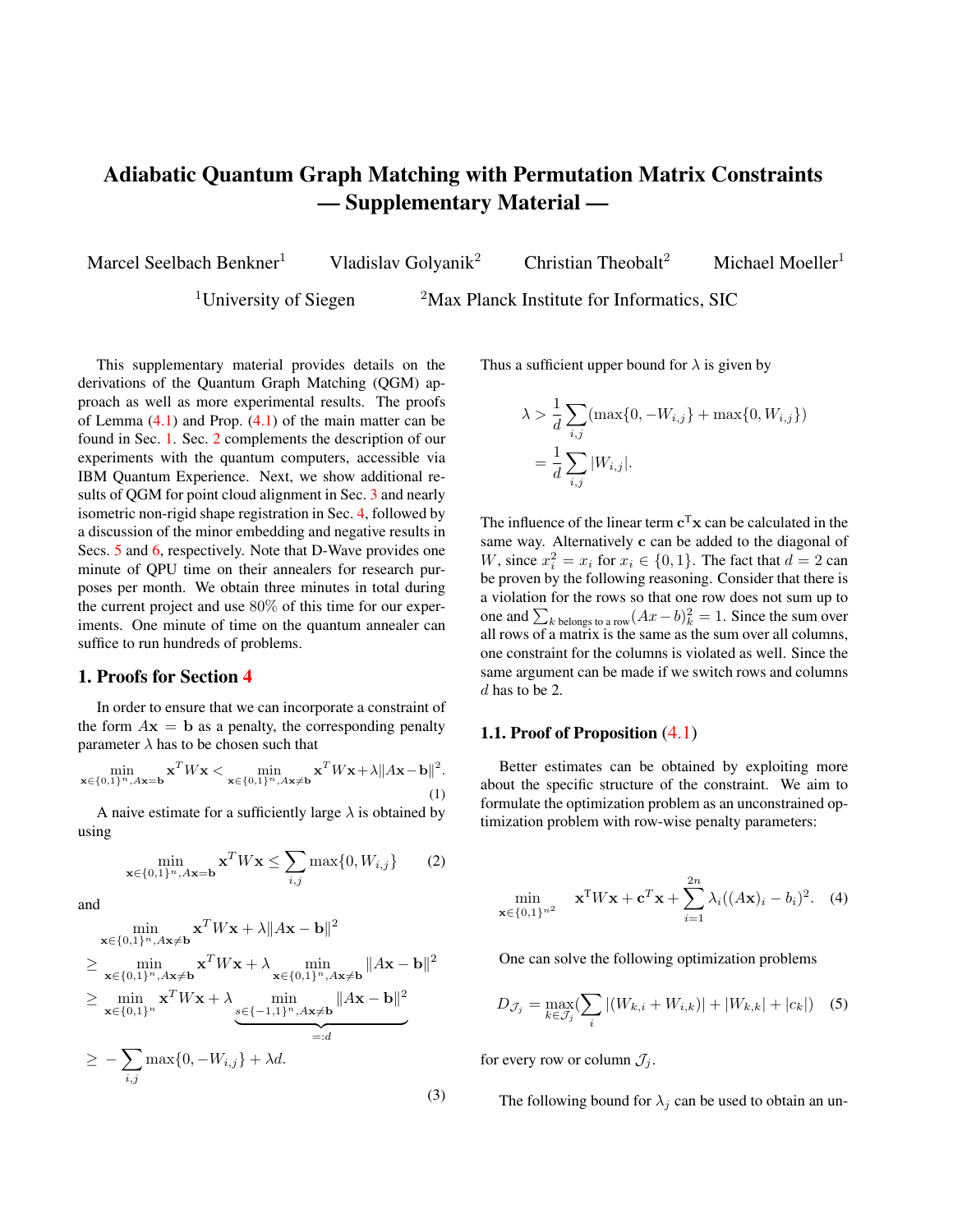

− 2400 − 2200 − 2000 − 500 − 450 − 400 − 650 − 600 − 550 − 500 − 450 Energy of the states obtained from the quantum annealer



Figure 3: The histograms show the states obtained for the point matching problem in Fig. 2. The top row shows the overall histogram obtained over 500 anneals while the bottom row is a (rescaled) zoom into the leftmost peaks of the upper row, which corresponds to actual permutation matrices.



Figure 4: Illustrating a matching problem in which the shapes to be matched are only approximately related by an isometry.

one instance, where we got an error warning we had to invest 12% of our access time.

As reported in the main paper we first used a long annealing path with a break and at some point switched to using  $20\mu s$ . Although a longer annealing time can often be used to enhance the success probability, if we additionally look a the time it takes to perform the experiment until we



− 350 − 325 − 300 − 275 Energy of the states obtained from the quantum annealer



Figure 5: The histograms show the states obtained for the point matching problem in Fig. 4. The top row shows the overall histogram obtained over 500 anneals while the bottom row is a (rescaled) zoom into the leftmost peaks of the upper row, which corresponds to actual permutation matrices.

one gets the optimum with for example 99% certainty then according to  $[6]$  20 $\mu$ s seems to be the better choice, if less than 512 qubits are used.

# 7. Beyond Quantum Computing

In addition to the numerical experiments using quantum computing, we also briefly tested the effect of our three reformulations on methods that are inspired by physical systems. In Fig. 7, we compare the success probability of our three formulations for simulated annealing using random instances of graph matching problems. As we can see, the row-wise and - even more so - the inserted formulations yield results clearly superior to the baseline method, indicating that our analysis might be of use beyond quantum computing. Due to the  $\mathcal{NP}$ -hard nature of the underlying problem, it is to be expected that the overall success probability still decreases exponentially with increasing  $n$  (for a fixed number of simulated annealing runs).